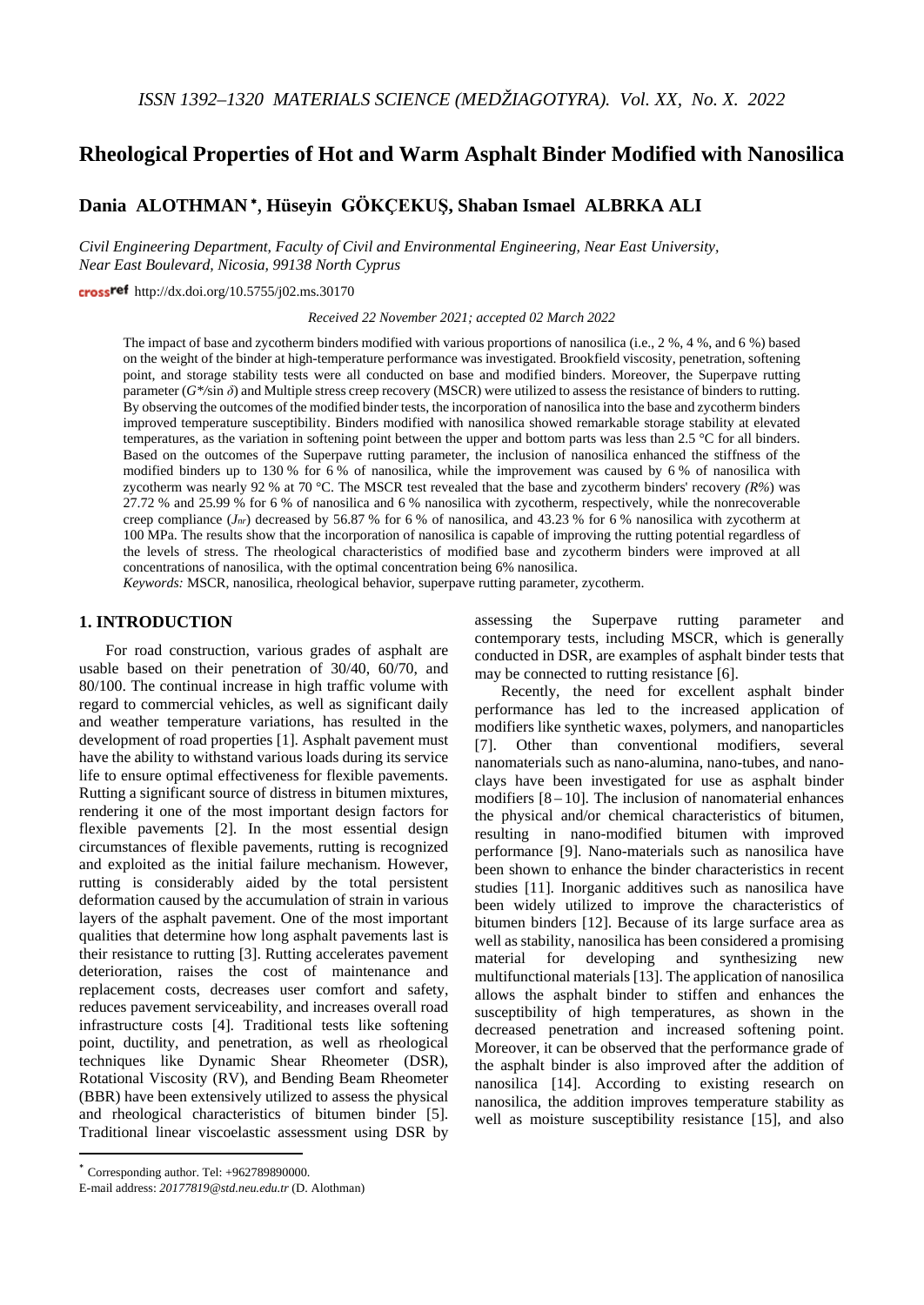leads to improvements in complex shear modulus (*G\**) [16]. The use of nanosilica with 2 %, 4 %, and 6 % by the weight of asphalt was examined. A rolling thin film oven (RTFO) was used to age the bitumen binder for a short period. As a consequence, it was revealed that applying nanosilica to asphalt improves its complex modulus and viscosity, *G\** and *η\**, respectively [17]. The addition of nanosilica into the bitumen binder at percentages of 4% and 6% by weight resulted in improved rutting resistance, fatigue cracking, and aging performance of nanosilica modified binders [18]. Lushinga et al. showed that the inclusion of nanosilica to PMB increased viscosity, enhanced storage stability, increased complex shear modulus, and decreased binder rutting [19]. Many previous studies have found that the incorporation of nanosilica into the neat binder enhances its rut resistance  $[20-22]$ .

The use of the Superpave rutting parameter  $G^*$ /sin  $\delta$  has been the focus of the majority of studies conducted to assess rutting resistance [12, 23, 24]. While  $G^*$ /sin  $\delta$  is commonly utilized to evaluate the rutting ability of asphalt binders, the rutting resistance of asphalt mixes is not well correlated with *G\*/*sin *δ* [25]. As a result, sophisticated characterization techniques like the Multiple Stress Creep Recovery (MSCR) test are used [26 – 28]. To further assess the performance of bitumen binders at elevated temperatures, the MSCR test and the non-recoverable creep compliance  $(J_{nr})$  were suggested.  $J_{nr}$  can correctly assess the asphalt binder's rutting resistance as a substitute to the rutting parameter. Shafabakhsh et al. showed that at various levels of stress, increasing the nanosilica dose boosts percent recovery  $(R\%)$  and reduces  $J_{nr}$ . In addition, it was revealed that the addition of 3 % of nanosilica had no effect on rutting resistance; however, the addition of 7% of nanosilica greatly improved the control asphalt binder's elevated temperature performance [20]. Ghanoon and Tanzadeh conducted research on modified asphalt binder utilizing 2 %, 4 %, and 6 % of nanosilica to evaluate how this modifier affects rutting performance while employing MSCR. The results demonstrated that in comparison to the base sample, the nanosilica modifier raised the percent of creep recovery  $(R\%)$ , lowered the  $J_{nr}$  value, and reduced the cumulative strain [21]. Bhat and Mir demonstrated that nanosilica modified binders displayed increased rutting resistance in comparison to unmodified binders. In their research, the rutting resistance was analyzed by utilizing various methods such as MSCR,  $G^*$ /sin  $\delta$ , and creep assessments. All the methods revealed that the application of nanosilica improved the rutting resistance of the neat binder [22]. Sukhija et al. investigated the rutting resistance of neat asphalt binder after adding 2 % and 4% nanosilica. According to their findings, the inclusion of nanosilica raised the performance grade (PG), reduced  $J_{nr}$ , increased *R%*, and reduced stress susceptibility [29].

In addition to using nanosilica, using nanozycotherm as a warm mix binder additive is a potential option. The asphalt concrete industry has been criticized for its excessive use of natural resources and energy, as well as its high emissions, particularly  $CO<sub>2</sub>$ . As a result, emerging countries should adopt materials that are environmentally friendly [30]. The emission of toxic components into the environment as a result of heavy traffic has an impact on the atmosphere's climatic potential [31]. Therefore, warm mix asphalt (WMA) has been explored and investigated in several nations because of its lower energy consumption and lower hazardous chemical impacts [32]. Warm mix asphalt technologies are applied to decrease the asphalt production temperature to  $120 - 135$  °C and compaction temperature to  $105 - 120$  °C [33]. Fuel usage and the emissions of greenhouse gases are the two primary advantages of such a reduction. Longer transport distances, as well as an extended construction period and improved workability of asphalt mixtures are all benefits of WMA technology [34].

In recent years, extensive research has been performed on WMA technologies relating to the use of various kinds of additives. For instance, the impacts of zycosoil were studied by Arabani et al. for both dry and wet circumstances; the use of zycosoil increased the surface energy of adherence between both the bitumen binder and aggregate, according to their research [35]. To test WMA, Goh et al. utilized cecabase at 0.20, 0.30, and 0.35 percent by weight of bitumen binder. According to the findings of the tests, the addition of cecabase did not influence the dynamic modulus or moisture damage susceptibility of the mixture [36]. Moreover, Yang et al. evaluated the mechanical and environmental characteristics of crumb rubber modified with evotherm. According to the findings, the crumb rubber modified with evotherm performed much better and was more environmentally-friendly than hot mix asphalt (HMA) [37]. Shafabakhsh et al. utilized zycotherm to enhance the aggregate and asphalt binder adhesive bonding. Their findings showed that zycotherm decreased the asphalt mixture's sensitivity to moisture degradation [38]. The impacts of zycotherm in bitumen binder and asphalt mixes were the focus of another investigation. The findings revealed that WMA mixes with 0.1 percent of zycotherm performed similarly to or better than typical HMA mixes [39]. Ibrahim and Mehan conducted a study involving DSR and BBR assessments. The study revealed increments in rutting parameter (*G\*/*sin *δ*), fatigue parameter (*G\** sin *δ*), creep stiffness, and also the m-values for each zycothermmodified asphalt binder, and when 0.5 % of zycotherm was added, all these outcomes reflected higher values [40].

Many researchers have extensively utilized nanosilica to enhance asphalt binder through conventional and rheological testing with and without additions [14, 18, 41, 42]. Individually, zycotherm and nanosilica are effective asphalt binder modifiers. However, their compatibility as a couple is an area of research that requires further investigation. As a result, this research aims to investigate the possibility of modifying the asphalt binder containing zycotherm by adding varying concentrations of nanosilica. The following research focuses on investigating the physical and rheological characteristics of bitumen modified with nanosilica, zycotherm, and zycotherm/nanosilica given that the effect of zycotherm/nanosilica on rutting resistance has yet to be identified.

# **2. MATERIALS**

#### **2.1. Bitumen**

The 60/70 grade bitumen binder was used as a reference in this study. Table 1 lists the properties of the bitumen binder.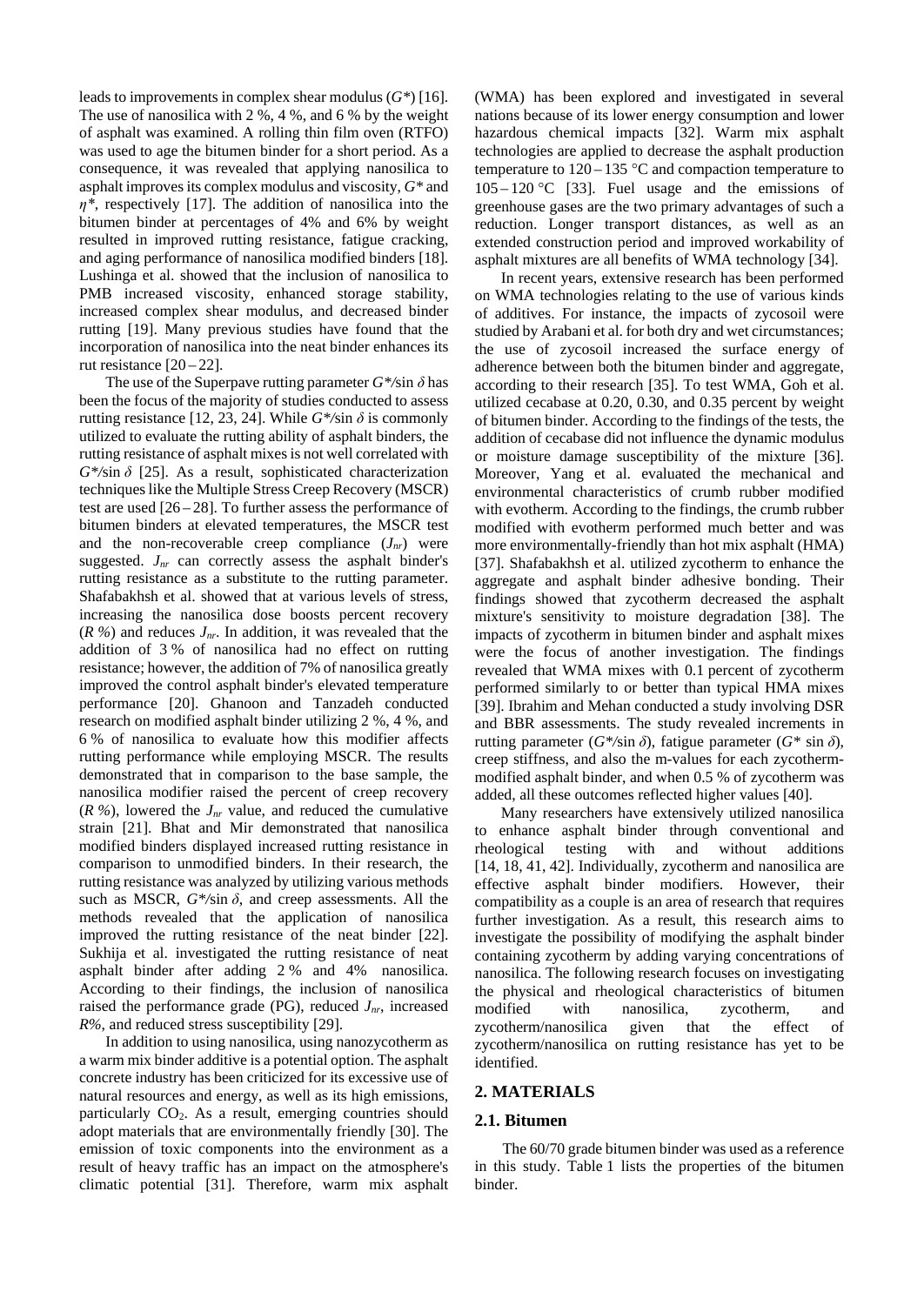| <b>Test</b>             | Unit             | Result | Test method      |  |
|-------------------------|------------------|--------|------------------|--|
| Penetration             | $0.1 \text{ mm}$ | 67     | <b>ASTM D5</b>   |  |
| Softening point         | °ຕ               | 50     | ASTM D36         |  |
| Ductility               | cm               | 100    | <b>ASTM D113</b> |  |
| Flash point             | $^{\circ}$ C     | 322    | ASTM D92         |  |
| Rotational viscosity at | Pa.s             | 0.5672 | <b>ASTM</b>      |  |
| $135 \degree C$         |                  |        | D4402            |  |

**Table 1.** The physical properties of base bitumen binder

#### **2.2. Nanosilica (NS)**

This study utilized colloidal nanosilica to modify the properties of bitumen. Table 2 lists the nanosilica characteristics.

**Table 2.** The physical properties of nanosilica

| Property                   | Unit              | Value              |
|----------------------------|-------------------|--------------------|
| Appearance                 |                   | Translucent liquid |
| nН                         |                   | 6.71               |
| Density $(20^{\circ}C)$    | g/cm <sup>3</sup> | 1.2050             |
| Viscosity $(20 \degree C)$ | mPa.s             | 3.05               |
| Particle size              | nm                |                    |

# **2.3. Zycotherm (ZT)**

Zycotherm is a nano organic addition to asphalt derived from the silanol group (Si-OH). Zycotherm is a chemical warm mix additive that reaps substantial benefits from WMA technologies. In this study, a concentration of zycotherm of 0.1 % by weight of bitumen was selected. Table 3 lists the attributes of zycotherm.

| Table 3. The physical properties of zycotherm |  |
|-----------------------------------------------|--|
|-----------------------------------------------|--|

| Property                             | Value                                                                            |  |  |
|--------------------------------------|----------------------------------------------------------------------------------|--|--|
| Ingredients                          | Hydroxyalkyl-alkoxy-alkylsilyl compounds,<br>benzyl alcohol, and ethylene glycol |  |  |
| Color                                | Pale yellow                                                                      |  |  |
| Physical state                       | Liquid                                                                           |  |  |
| Odor                                 | Odorless                                                                         |  |  |
| pH                                   | 10 % solution in water neutral or slightly<br>acidic                             |  |  |
| <b>Viscosity</b>                     | $1-5$ Pa.s                                                                       |  |  |
| Specific gravity<br>$(25 \degree C)$ | $0.97$ g/cm <sup>3</sup>                                                         |  |  |
| Flash point                          | $>80\degree$ C                                                                   |  |  |

# **3. EXPERIMENTAL METHODOLOGY**

To determine the appropriateness of nanosilica for bitumen modification, a set of experiments were conducted on various mixes of unmodified and modified bitumen binder. The experimental system used to exhibit the full scope of this research study is depicted in Fig. 1.

# **3.1. Modified bitumen preparation**

Firstly, to achieve the processing viscosity, the base bitumen binder was heated to 160 °C. To prepare a nanosilica modified bitumen binder, the binder was blended with different percentages (2 %, 4 %, and 6 % of nanosilica) of the original binder weight. The nanosilica was gradually integrated into the hot binder while the mixture was agitated using a mechanical mixer. For 60 minutes, the rotational stirring speed was maintained at 1800 rpm.



**Fig. 1.** The flowchart of the present study

The modified bitumen binder samples were placed in the oven before being used in the tests to eliminate unwanted bubbles. Zycotherm binder was produced using a content of 0.1 % of the binder's weight, as recommended by the manufacturer. The mechanical stirrer was configured to generate a 15 – 30 mm deep vortex within the bitumen at a sufficiently high speed. The zycotherm was then dropped into the center of the vortex, while the asphalt was agitated at 130 °C using a 1 ml syringe at a rate of 10 drops per minute. The mixing operation was completed after 15 minutes of stirring. To produce zycotherm/nanosilica composite modified binders, base bitumen was blended with 0.1 % zycotherm by weight of bitumen binder using the warm melting process, and then the nanosilica was gradually added to the mix by 2, 4, and 6 % and blended with bitumen binder at 1800 rpm at 130 °C. The softening point test was used to assess the homogeneity of the produced mixes. Specimens were obtained every 20 minutes to assure homogeneity. After the softening point readings were almost stabilized, it was determined that 1 hour was the best mixing time.

### **3.2. Aging conditions of bitumen binders**

Short-term aging was employed to condition the base bitumen and modified binders. A rolling thin film oven (RTFO) was utilized to mimic the circumstances of shortterm aging. According to ASTM D 2872, 35 grams of bitumen must be deposited in open-mouthed cylinder bottles and then placed in a heated carousel-ready oven at a temperature of 163 °C, which rotates at 15 rpm under air blown pressure for 85 minutes. The test specimens were used in the RTFO-aged bitumen's rheological assessment.

# **3.3. Physical properties tests**

The following tests were used to determine the basic characteristics of the base bitumen and the modified binders: penetration test (ASTM D5), softening point test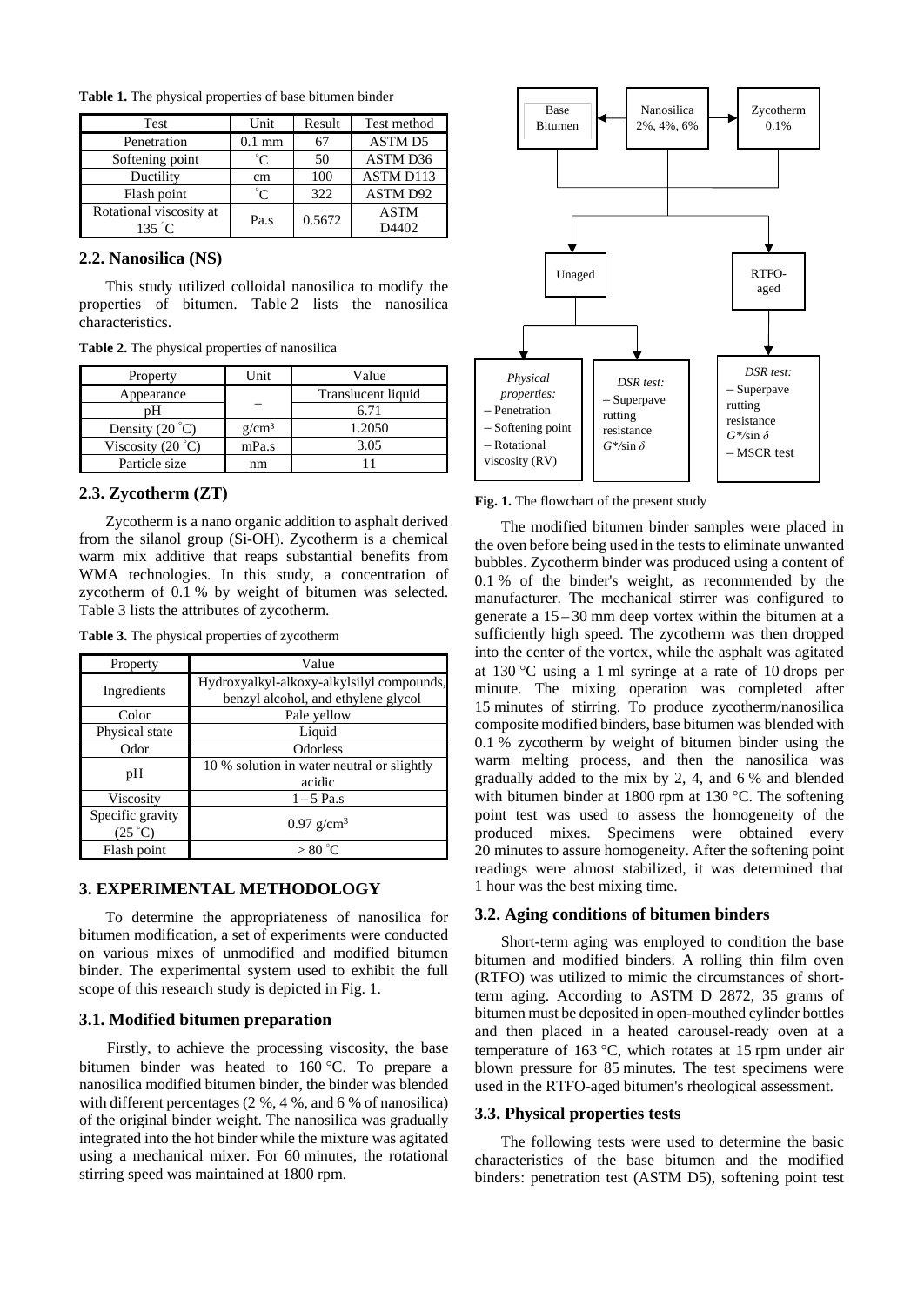(ASTM D36), and viscosity test with a Brookfield Rotational Viscometer (ASTM D4402).

# **3.4. Temperature susceptibility**

The bitumen binder is made of thermoplastic material, which means it softens as the temperature rises and hardens as the temperature drops. The temperature susceptibility of base and modified binders was examined using a penetration index (PI). To determine the PI, the temperature susceptibility of binders was estimated using penetration at 25 °C and softening point findings, as given in Eq. 1 [43].

$$
PI = \frac{1952 - 500 \log (Pen_{25}) - 20SP}{50 \log (Pen_{25}) - SP - 120},
$$
\n(1)

where (*Pen*<sub>25</sub>) is the value of asphalt binder penetration in 0.1 mm at 25 °C, and (*SP*) is the value of asphalt binder softening point in °C.

# **3.5. Storage stability**

The bitumen high-temperature storage stability was assessed using a hot storage stability method. This method is used to assess a binder's stability to withstand phase separation at elevated temperatures. Separately prepared binders were placed into a 140 mm high, 30 mm diameter aluminium foil tube. For 48 hours, the tube was maintained upright in a  $163^{\circ}$ C oven. Following the previous conditioning time, the aluminium tubes were placed vertically in a -10 °C freezer. The tubes were then divided into three halves of similar lengths. The softening points of the upper and bottom portions then were tested in line with ASTM D36. Once the difference between both the softening points of the upper and bottom portions reaches a maximum of 2.5 °C, the blend is deemed stable [44].

#### **3.6. Dynamic shear rheometer (DSR) test**

The rheological characteristics of asphalt were identified through its vicious and elastic features at elevated temperatures. The DSR was utilized to perform Superpave rutting resistance and multiple stress creep recovery tests (MSCR) consistent with ASTM D7175 and ASTM D7405, respectively. The assessments were conducted to analyze the rheological features of base bitumen and zycotherm binder that were modified by using various percentages of nanosilica. The assessments were performed by using the binder models that were set between two parallel DSR plates with the following dimensions: 25.0 mm in diameter and 1.0 mm in thickness. The rheological indicators that are frequently acquired from the DSR experiment are the complex modulus  $(G^*)$  and phase angle  $(\delta)$ . Moreover, the MSCR test was employed to identify the non-recoverable creep compliance (*Jnr*) and the recovery percentage (*R%*) for the base and zycotherm binders modified with nanosilica in RTFO aged state.

# **3.6.1. Rutting resistance parameter**

To evaluate the base and modified binders' resistance to rutting, the Superpave rutting parameter was utilized according to ASTM D 7175-15. The Superpave criterion is used to identify asphalt binders that fail at high temperatures. When  $G^*$ /sin  $\delta$  rises, the binder deformation is minimized during loading. Concerning the non-aged asphalt binder, the  $G^*$ /sin  $\delta$  ratio must exceed 1kPa  $(G^*$ /sin  $\delta > 1$  kPa), while for the aged binder on a short-term basis, the  $G^*$ /sin  $\delta$  must be greater than 2.2 kPa  $(G^*/\sin \delta > 2.2$  kPa) based on ASTM D 2872. On both unaged and RTFO-aged binders, the evaluation was performed using a dynamic shear rheometer with a parallel disc that had a diameter of 25 mm and a distance of 1 mm. The test technique was conducted at a frequency of 10 rad/sec with temperatures varying from 58 °C to 76 °C with 6 °C temperature gaps.

#### **3.6.2. Multiple stress creep recovery (MSCR) test**

The multiple stress creep recovery test while using a DSR was applied to the RTFO-aged specimens. The MSCR test can be undertaken at various levels of stress. Due to their remarkable consistency among the rutting outcomes of asphalt binders and mixtures, D'Angelo *et al.* recommended the use of 100 and 3200 Pa levels of stress [45]. The testing of the samples was done in replicas by utilizing a 25 mm plate and 1 mm distance with a temperature of 64 ° C, while the levels of stress were 100 and 3200 Pa. For ten cycles at each stress stage, invariable stress creep with a duration of 1 second and a recovery time of 9 seconds was conducted by applying the MSCR test. The percent recoverable (*R%*) and non-recoverable factor of creep compliance  $(J_{nr})$  were identified at the end of the ten cycles.  $J_{nr}$  is known as the proportion of nonrecoverable shear strain to shear stress utilized in the loading period. The *Jnr* values can reflect both the modified and base asphalt binders' stress dependence. Eq. 2 and Eq. 3 quantify the two constraints, respectively.

$$
J_{nr} = \frac{\varepsilon_r - \varepsilon_0}{\sigma},\tag{2}
$$

where  $J_{nr}$  represents the nonrecoverable creep compliance  $(kPa^{-1})$ ,  $\varepsilon_r$  symbolizes the strain value at the end of the recovery stage,  $\varepsilon_0$  symbolizes the value of strain at the beginning of the creep stage, and σ symbolizes the utilized stress throughout the loading period (kPa).

$$
R\% = \frac{\varepsilon_c - \varepsilon_r}{\varepsilon_c - \varepsilon_0} \times 100,\tag{3}
$$

where  $R$ % is the percentage recovery, and  $\varepsilon_c$  symbolizes the end-of-creep stage strain value.

#### **4. RESULTS AND DISCUSSION**

# **4.1. Physical properties binder tests**

Fig. 2 illustrates the effect of adding nanosilica to the base and zycotherm binders. It can be observed that the penetration decreases and the softening point increases. Furthermore, each nano-modified asphalt specimen attained a lower penetration and higher softening point in contrast to the base and zycotherm binders. The reduction in the penetration values implies the stiffening impact of the binder, whereby the stiffening increases in line with the increased nanosilica concentration.

To obtain the viscosity values of the base and nanomodified binders, the Brookfield rotational viscometer was used at a range of temperatures between 135 °C and 195 °C. At elevated temperatures, all of the asphalt binder samples exhibited low viscosity values, as shown in Fig. 3.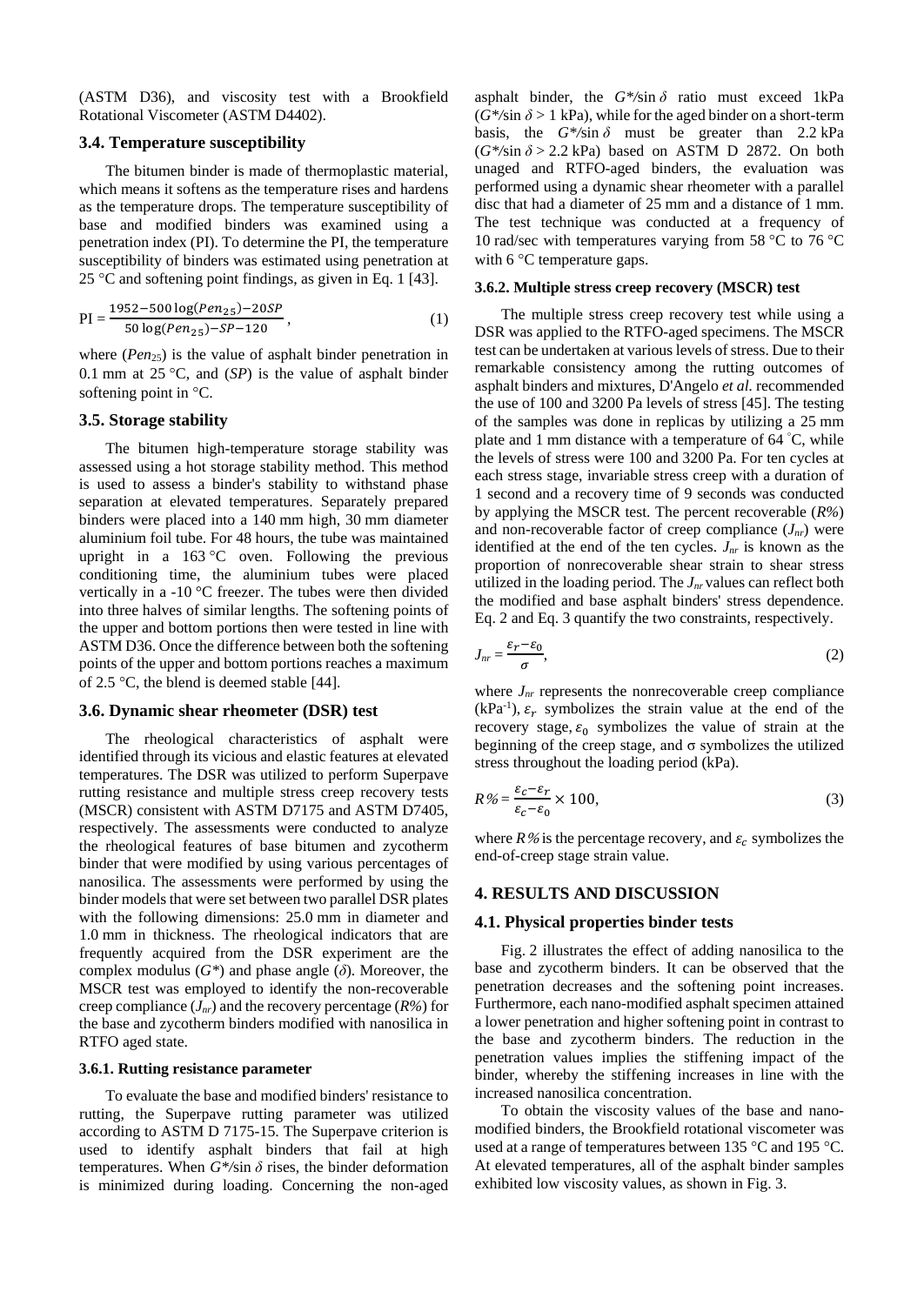

**Fig. 2.** Penetration and softening point of base and modified bitumen binders



**Fig. 3.** The viscosity of base and modified bitumen binders

The viscosity values are often lowered as the temperature rises. The addition of nanosilica to the base binder causes the viscosity of the nanosilica modified binders to increase. Furthermore, according to the Superpave criteria, at  $135^{\circ}$ C the viscosity values were within the limits, and the nanosilica modified binders acquired lower viscosity values in comparison to the maximum threshold at 3 Pa s. However, with regard to the 4 % NS, chemical changes and physical diffusions may occur during the process of mixing the nanosilica modified binders, resulting in the development of a new structure and a reduction in viscosity as compared to other percentages. Additionally, when stress is applied, nanosilica can strengthen the base binder and improve the recovery capabilities.

When nanosilica is added to zycotherm binder, however, the viscosity is reduced significantly. Zycotherm binder has a significant impact on viscosity reduction.

**Table 4.** PI of base and modified bitumen binders

Zycotherm is a beneficial feature for an addition, especially when evaluating its efficacy because it reduces functioning temperatures, which aids in the preparation of possible costeffective and sustainable pavements. When zycotherm is in a liquid state, it is one of the factors that causes the viscosity to decrease.

# **4.2. Temperature susceptibility**

The penetration index (PI) is a tool used for estimating bitumen's temperature susceptibility. For base asphalt, the PI value varies from  $(-3)$  to  $(+7)$ , with smaller values indicating a more temperature-sensitive bitumen and vice versa. Table 4 shows that adding nanosilica stiffened the base and zycotherm binders, with max and min PI values of 0.900 and -0.495, respectively. Increased PI values indicate that the penetration value has decreased and the softening point has increased. Moreover, the lower the temperature susceptibility of the bitumen binder, the greater the penetration index value. All percentages of nanosilica utilized in this research are appropriate for road construction because all the PI values are within the range of +1 and -1 [46].

# **4.3. Storage stability**

Storage stability was conducted to determine the modifier's stability and suitability with a bitumen binder at high temperatures. The softening points of the base and the modified binders are shown in Fig. 4.



**Fig. 4.** The softening point difference between the top and bottom portions of the base and modified bitumen binders

For all nanosilica concentrations, the storage stability of nanosilica modified samples was increased. Furthermore, the stability of bitumen samples with 0.1 % zycotherm was acceptable. The variation in softening point between the upper and bottom parts was below 2.5 °C for all binders, as shown in the figure, demonstrating that all these binders may be kept at high temperatures and remain stable. As a result, it can be inferred that nanosilica is a stable substance that can be utilized to modify the bitumen binder.

| $\sim$<br>Binder | Base     | <b>NS</b><br>2% | <b>NS</b><br>4% | NS<br>6%<br>د ۱۹   | 77T<br>1%<br>∪.⊥<br>∸ | <b>NS</b><br>$\sim$<br>2%<br>$1\%$ .<br>--<br>v. 1<br>∠⊥ | $\mathbf{F}$<br>$\sim$<br>4%<br>$0.1\,$<br>$1\%$ .<br>NS.<br>-- | $1\%2^{T}$<br><b>NTC</b><br>6%<br>$\sim$<br>$U_{\rm{tot}}$<br>درالا |
|------------------|----------|-----------------|-----------------|--------------------|-----------------------|----------------------------------------------------------|-----------------------------------------------------------------|---------------------------------------------------------------------|
| $- -$<br>. .     | $-0.495$ | 0.165<br>$\sim$ | n 555<br>v.JJJ  | $\sqrt{2}$<br>0.12 | $-0.296$              | 0.350                                                    | <b>710</b><br>0.11                                              | 0.900                                                               |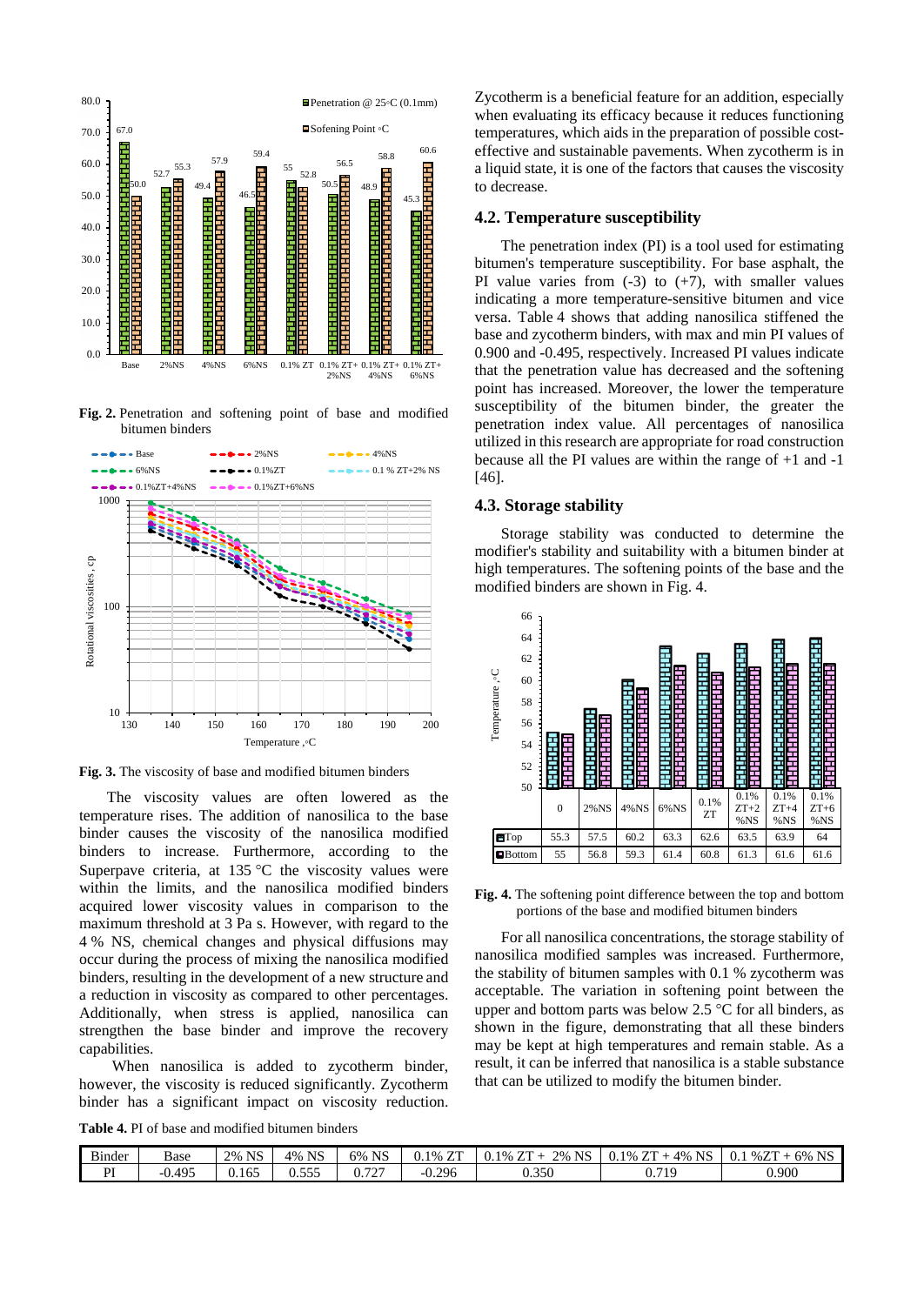### **4.4. Superpave rutting resistance parameter**

As depicted in Fig. 5, the Superpave rutting parameter  $(G^*/\sin \delta)$  was examined at various temperatures to determine the improvement in the binder's rutting resistance following the inclusion of nanosilica to base and zycotherm binders. The obtained  $G^*$ /sin  $\delta$  parameter for un-aged binders can be observed in Fig. 5 a. Nanosilica modified binders have higher  $G^*$ /sin  $\delta$  values than the base and zycotherm binders. Furthermore, as compared to base bitumen at 70 ° C, the zycotherm modified binder exhibited an improvement of 8.14 % in terms of potential rutting resistance. Previous studies have revealed similar findings, indicating that the addition of zycotherm has an impact on rutting resistance [40, 47], but this value rose dramatically after the addition of nanosilica. According to the outcomes of the modified binders, the incorporation of nanosilica to base and zycotherm binders resulted in considerable enhancement levels at all temperatures. Fig. 5 b depicts the *G\*/*sin *δ* parameter for RTFO- aged binder,  $G^*$ /sin  $\delta \geq 2.2$  kPa can be utilized to evaluate the binder's rutting performance. The  $G^*$ /sin  $\delta$  value of all nanosilica modified binders is greater than those of the base and zycotherm binders, which is similar to the un-aged condition. The greatest  $G^*$ /sin  $\delta$  value was observed in base and zycotherm binders containing up to 6 % NS by weight of the binder, followed by binders containing 2 % NS, while the lowest  $G^*$ /sin  $\delta$  value was observed in binders containing 4 % NS. Meanwhile, 4 % NS has the lowest *G\*/*sin *δ* despite passing the Superpave criteria under unaged and RTFO aged conditions. It's possible that the chemical reactions of nanosilica were to cause [48]. It is important to note that the Superpave rutting parameter is dependent on bitumen binder stiffness. The addition of nanosilica makes bitumen binders stiffer, and this is

beneficial for rutting. The rutting improvement is due to nanosilica dispersion inside the bitumen binder, where the nanosilica particles adhere to the binder's surface, generating a new nanosilica modified binder network structure. This improved structure can absorb and transmit extra load to the bitumen binder, resulting in enhanced rutting resistance [18].

The results show that at  $64^{\circ}$ C, both the base and zycotherm binders have a high-performance grade (PG). High–temperature performance grade is defined as the highest temperature where  $G^*$ /sin  $\delta \geq 1.0$  kPa. The results of  $G^*$ /sin  $\delta$  at various temperatures show that adding nanosilica to the base and zycotherm binders at any concentration  $(2 - 6\%)$  enhances the binder's performance grade at high temperatures, resulting in a one-grade increase.

#### **4.5. MSCR test**

The recovery percentages at 100 Pa and 3200 Pa stress levels for the base and modified binders are shown in Fig. 6 a. According to an analysis of the obtained results at each stress level, the value decreased at 3200 Pa compared to 100 Pa. According to the data acquired at 100 Pa stress level, the recovery of the base binder was 6.6 %, and it increased to 24.28 %, 20.56 %, and 27.72 % with the addition of 2 %, 4 %, and 6 % of nanosilica, respectively. While zycotherm binder (0.1%) showed 7.84 % recovery, it increased to 20.54 %, 15.14 %, and 25.99 % with the addition of 2 %, 4 %, and 6 % of nanosilica, respectively. At 3200 Pa stress level, a comparable enhancement was observed. The addition of nanosilica to the base and zycotherm binders improved the asphalt binder's elasticity, resulting in an improved recovery performance.

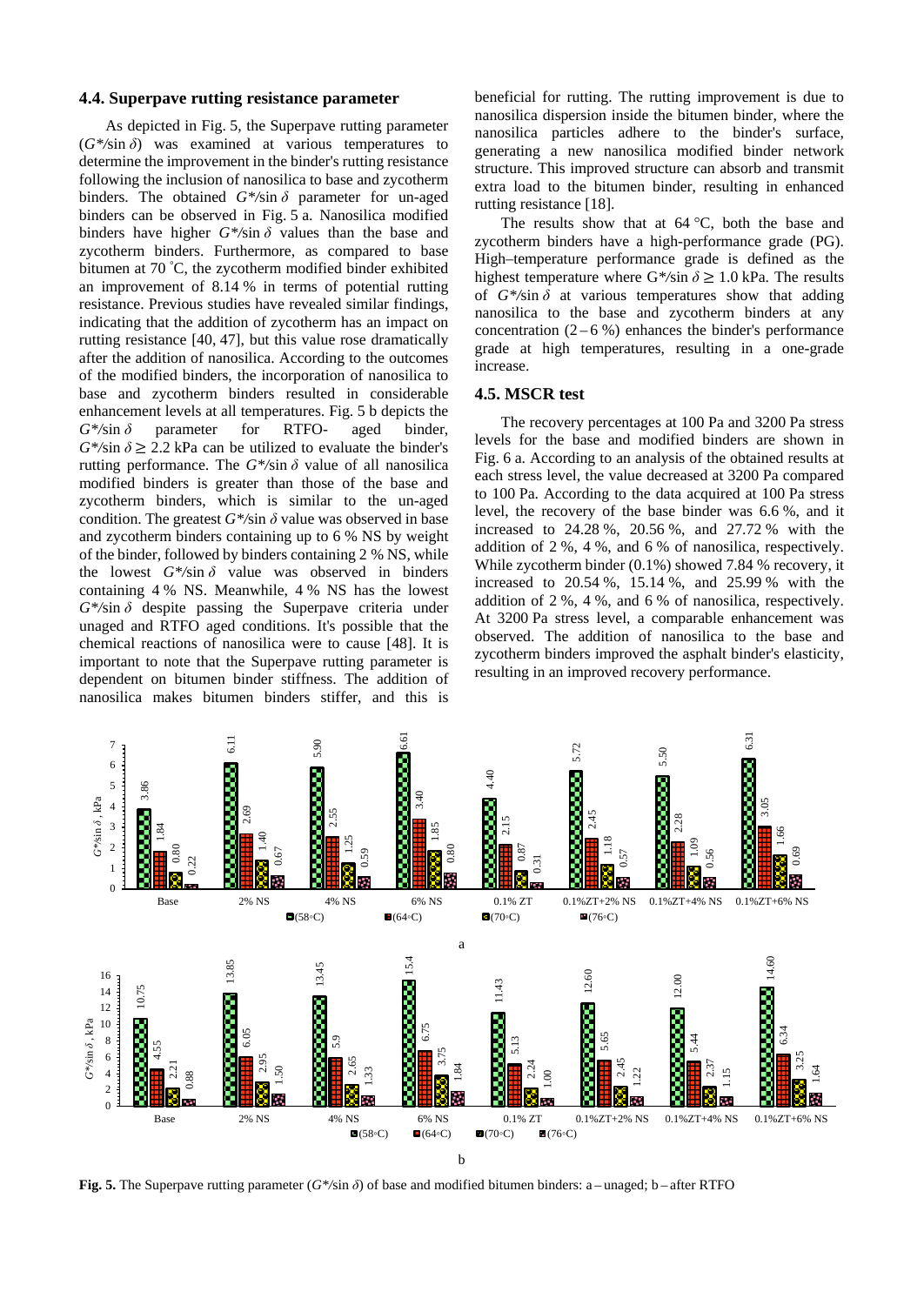

**Fig.** 6. The MSCR of base and modified bitumen binders:  $a - R\%$  at 0.1 kPa and 3.2 kPa levels of stress; b – the non-recoverable creep compliance (*Jnr*) at 0.1 kPa and 3.2 kPa levels of stress

The use of nanosilica boosts the recovery value, as seen by the data collected. The elastic recovery improved at all concentrations, with 6 % nanosilica showing the greatest improvement; however, the improvement was minor when 4 % nanosilica was added. This is also consistent with the findings of Arshad et al. [49].

To assess the influence of the binder on rutting performance, the nonrecoverable creep compliance  $(J_{nr})$ constraint was applied. Fig. 6 b demonstrates how the addition of nanosilica to the bitumen changes the *Jnr.* A smaller  $J_{nr}$  value is preferable in terms of rutting. Rutting resistance enhances with the addition of nanosilica. This is due to nanosilica's greater surface area, which causes an interconnected network to develop inside the underlying bitumen binder, thus boosting stiffness.

According to the findings, the *Jnr* increases as the degree of stress increases from 100 to 3200 Pa. At increasing levels of stress, the effectiveness of modification is proven to be more favorable. This demonstrates the efficacy of nanosilica in enhancing bitumen binders' stress sensitivity [29]. At 100 Pa, the decreases of *Jnr* in comparison with the base bitumen were 46.27 %, 42.44 %, and 56.87 % when nanosilica was added at 2 %, 4 %, and 6 %, respectively. Moreover, the zycotherm binder reduced the Jnr value by 13.54 % in comparison to base bitumen, indicating that the bitumen binder decreased the susceptibility of bitumen to permanent deformation. Mirzababaei et al. stated that 0.1 % of zycotherm can enhance binders' resistance to rutting by decreasing the non-recoverable values [47]. However, the reduction in *Jnr* for zycotherm binder was increased with the addition of  $2\%$ ,  $4\%$ , and  $6\%$  nanosilica by  $41.43\%$ , 17.85 %, and 50.92 %, respectively in comparison to base bitumen. The reduction in  $J_{nr}$  revealed that nanosilica particles improved the rutting resistance of the zycotherm binder. The decline in the  $J_{nr}$  values with the inclusion of nanosilica might be explained by the modified bitumen binders' increased stiffness.

# **5. CONCLUSIONS**

The physical and rheological characteristics of base and zycotherm binders modified with different percentages (i.e., 2 %, 4 %, and 6 %) of nanosilica were investigated in this research. Based on the findings and discussion provided above, the following conclusions may be derived.

- 1. According to the physical attributes (penetration and softening point) outcomes, adding nanosilica to the base bitumen reduces the penetration while increasing the softening point. The stiffness effect of the bitumen binder is indicated by the reduction in penetration, while the stiffness also improves as the nanosilica concentration rises. The bitumen binder's softening point increased, suggesting that its temperature susceptibility has improved. Furthermore, as compared to the base and nanosilica modified binders without zycotherm, the zycotherm binders modified with nanosilica showed superior enhancement.
- 2. The incorporation of nanosilica into the base bitumen increased its viscosity, which could be related to the stiffening of the nanosilica enhanced bitumen binder. However, the base binder modified with nanosilica had greater values than the zycotherm binders modified with nanosilica. As a result, adding zycotherm reduces viscosity. At 135 °C, the modified binders' viscosity values were all within the Superpave standards.
- 3. By adding nanosilica into the base binder, the hightemperature susceptibility decreased while zycotherm binders modified with nanosilica showed a superior performance.
- 4. By incorporating nanosilica into the base and zycotherm binders for storage stability, all modified binders containing nanosilica were shown to remain stable when maintained at elevated temperatures.
- 5. According to the Superpave rutting resistance parameter, it can be inferred that adding nanosilica to the base and zycotherm binders raises the complex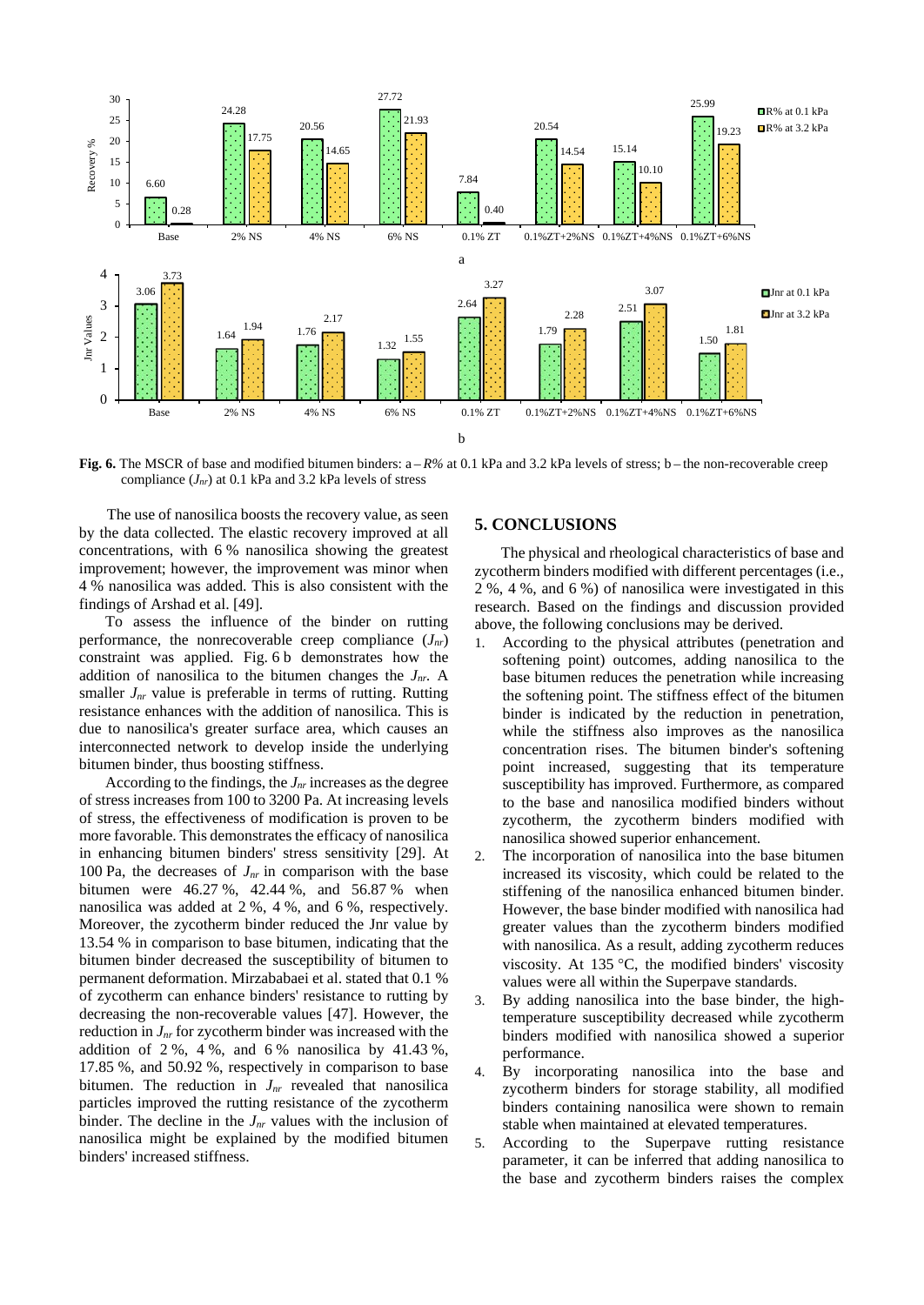modulus  $(G^*)$  and lowers the phase angle  $(\delta)$ , resulting in a higher  $G^*$ /sin  $\delta$ . The increase in  $G^*$ /sin  $\delta$  reflects the influence of nanosilica in stiffening and improving the elasticity of the base and zycotherm binders, rendering them more rut-resistant. Furthermore, adding nanosilica to the base and zycotherm binders resulted in a one-grade improvement in the performance grade.

- 6. With the incorporation of nanosilica, the recovery of the base and zycotherm binders was enhanced, while the non-recoverable creep compliance was reduced, indicating that the nanosilica particles improved the rutting resistance.
- 7. Generally, nanosilica modified binders enhanced physical and rheological characteristics at all percentages. The current research showed that adding nanosilica to the base and zycotherm binders could prevent bitumen from rutting at elevated temperatures. For all the rheological methods, the trend of enhancement in rutting resistance vs the percentage of the nanosilica used is the same.

# **REFERENCES**

- 1. **Cetin, M.** Landscape Engineering, Protecting Soil, and Runoff Storm Water *Advances in Landscape Architecture-Environmental Sciences* 2013: pp. 697 – 722. https://doi.org/10.5772/55812
- 2. **Bhat, F.S., Mir, M.S.** Performance Evaluation of Nanosilicamodified Asphalt Binder *Innovative Infrastructure Solutions*  4 (1) 2019: pp.  $1 - 10$ . <https://doi.org/10.1007/s41062-019-0249-5>
- 3. **Shaheen, M., Al-Mayah, A., Tighe, S.** Effects of High Friction Aggregate and PG Plus Binder on Rutting Resistance of Hot Mix Asphalt Mixtures *International Journal of Pavement Engineering* 18 (4) 2017: pp. 292 – 302. <https://doi.org/10.1080/10298436.2015.1065996>
- 4. **Al-Sabaeei, A.M., Napiah, M.B., Sutanto, M.H., Alaloul, W.S., Zoorob, S.E., Usman, A.** Influence of Nanosilica Particles on the High-temperature Performance of Waste Denim Fibre-modified Bitumen *International Journal of Pavement Engineering* 2020: pp. 1 – 14. <https://doi.org/10.1080/10298436.2020.1737060>
- 5. **He, R., Wu, S., Wang, X., Wang, Z., Chen, H.** Temperature Sensitivity Characteristics of SBS/CRP-Modified Bitumen after Different Aging Processes *Materials* 11 (11) 2018: pp. 2136. https://doi.org/10.3390/ma11112136
- 6. **Jing, R., Varveri, A., Liu, X., Scarpas, A., Erkens, S.** Rheological, Fatigue and Relaxation Properties of Aged Bitumen *International Journal of Pavement Engineering* 21 (8) 2020: pp. 1024 – 1033. https://doi.org/10.1080/10298436.2019.1654609
- 7. **Nejad, F.M., Nazari, H., Naderi, K., Karimiyan Khosroshahi, F., Hatefi Oskuei, M.** Thermal and Rheological Properties of Nanoparticle Modified Asphalt Binder at Low and Intermediate Temperature Range *Petroleum Science and Technology* 35 (7) 2017: pp.  $641 - 646.$

<https://doi.org/10.1080/10916466.2016.1276589>

8. **You, Z.** Nanomaterials in Asphalt Pavements *International Journal of Pavement Research and Technology* 6(3) 2013: pp. IV.

https://doi.org/10.6135/ijprt.org.tw/2013.6(3). iv

- 9. **Li, R., Xiao, F., Amirkhanian, S., You, Z., Huang, J.**  Developments of Nano Materials and Technologies on Asphalt Materials – a Review *Construction and Building Materials* 143 2017: pp.633 – 648. <https://doi.org/10.1016/j.conbuildmat.2017.03.158>
- 10. **Martinho, F.C., Farinha, J.P.S.** An Overview of the Use of Nanoclay Modified Bitumen in Asphalt Mixtures for Enhanced Flexible Pavement Performances *Road Materials and Pavement Design* 20 (3) 2019: pp. 671 – 701. <https://doi.org/10.1080/14680629.2017.1408482>
- 11. **Arshad, A.K., Shaffie, E., Hashim, W., Rahman, Z.A.**  Evaluation of Rutting Resistance of Dense Graded Asphaltic Concrete with Nanosilica Modified Binder *AIP Conference Proceedings* 2018: pp. 020025. <https://doi.org/10.1063/1.5062651>
- 12. **Enieb, M., Diab, A.** Characteristics of Asphalt Binder and Mixture Containing Nanosilica *International Journal of Pavement Research and Technology* 10(2) 2017: pp. 148 – 157. <https://doi.org/10.1016/j.ijprt.2016.11.009>
- 13. **Senff, L., Labrincha, J.A., Ferreira, V.M., Hotza, D., Repette, W.L.** Effect of Nano-silica on Rheology and Fresh Properties of Cement Pastes and Mortars *Construction and Building Materials* 23 (7) 2009: pp. 2487 – 2491. <https://doi.org/10.1016/j.conbuildmat.2009.02.005>
- 14. **Ezzat, H., El-Badawy, S., Gabr, A., Zaki, E.S.I., Breakah, T.** Evaluation of Asphalt Binders Modified with Nanoclay and Nanosilica *Procedia Engineering* 143 Nanoclay and Nanosilica *Procedia Engineering* 143 2016: pp. 1260 – 1267. <https://doi.org/10.1016/j.proeng.2016.06.119>
- 15. **Cai, L., Shi, X., Xue, J.** Laboratory Evaluation of Composed Modified Asphalt Binder and Mixture Containing Nanosilica/Rock Asphalt/SBS *Construction and Building Materials* 172 2018: p. 204 – 211. https://doi.org/10.1016/j.conbuildmat.2018.03.187
- 16. **Shi, X., Cai, L., Xu, W., Fan, J., Wang, X.** Effects of Nanosilica and Rock Asphalt on Rheological Properties of Modified Bitumen *Construction and Building Materials* 161 2018: p. 705 – 714. https://doi.org/10.1016/j.conbuildmat.2017.11.162
- 17. **Zafari, F., Rahi, M., Moshtagh, N., Nazockdast, H.** The Improvement of Bitumen Properties by Adding Nanosilica *Study of Civil Engineering and Architecture* 3 (1) 2014: pp. 62 – 69.
- 18. **Yao, H., You, Z., Li, L., Lee, C.H., Wingard, D., Yap, Y.K., Goh, S.W.** Rheological Properties and Chemical Bonding of Asphalt Modified with Nanosilica *Journal of Materials in Civil Engineering* 25 (11) 2013: pp. 1619 – 1630. https://doi.org/10.1061/(ASCE)MT.1943-5533.0000690
- 19. **Lushinga, N., Cao, L., Dong, Z., Assogba, C.O.** Improving Storage Stability and Physicochemical Performance of Styrene-butadiene-styrene Asphalt Binder Modified with Nanosilica *Sustainability* 12 (21) 2020: pp. 8968. <https://doi.org/10.3390/su12218968>
- 20. **Shafabakhsh, G., Motamedi, M., Firouznia, M., Isazadeh, M.** Experimental Investigation of the Effect of Asphalt Binder Modified with Nanosilica on the Rutting, Fatigue and Performance Grade *Petroleum Science and Technology* 37 (13) 2019: pp. 1495 – 1500. https://doi.org/10.1080/10916466.2018.1476534
- 21. **Ghanoon, S.A., Tanzadeh, J.** Laboratory Evaluation of Nano-silica Modification on Rutting Resistance of Asphalt<br>Rinder Construction and Building Materials 223 **Binder** *Construction and Building Materials* 2019: pp. 1074 – 1082.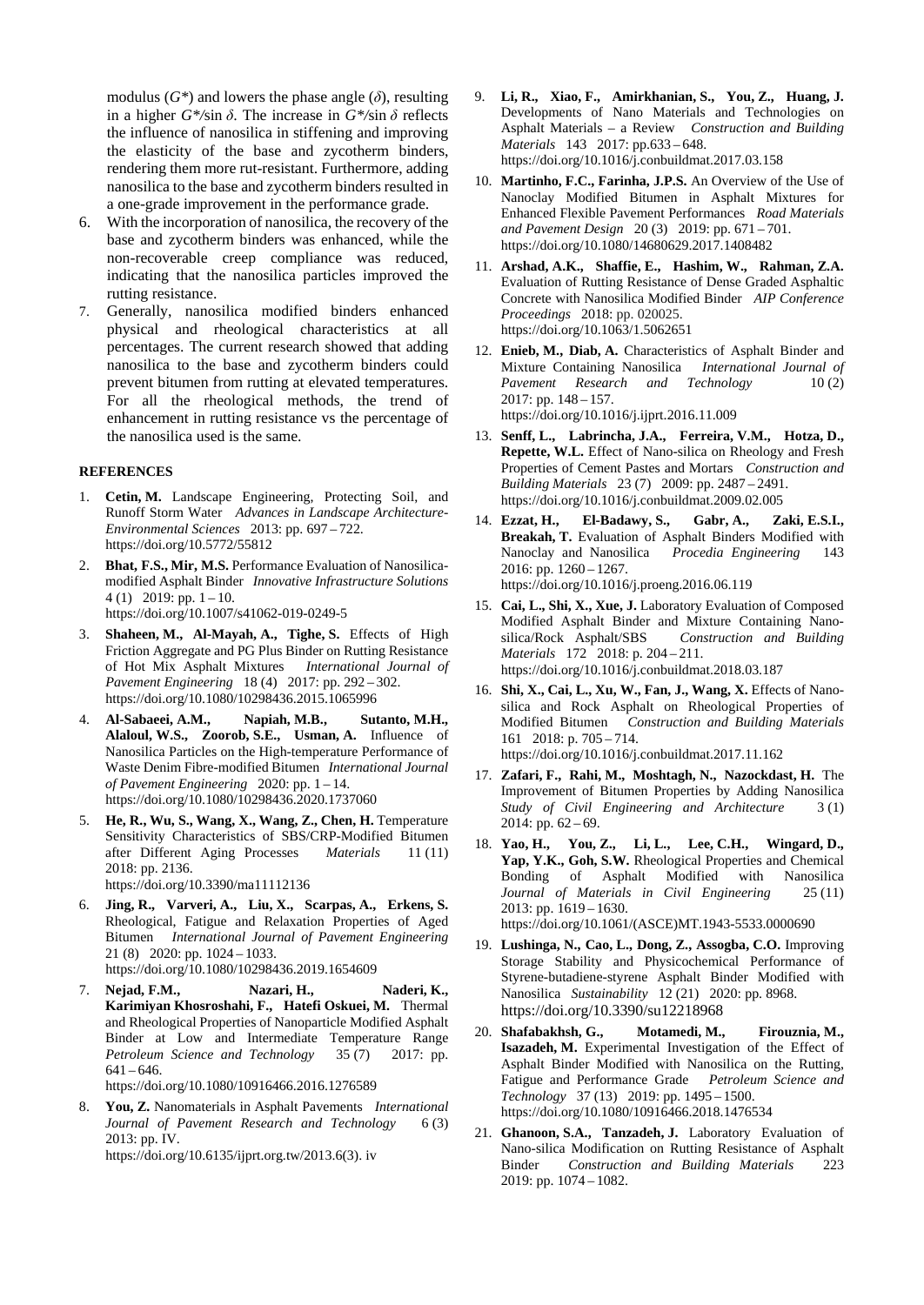https://doi.org/10.1016/j.conbuildmat.2019.07.295

- 22. **Bhat, F.S., Mir, M.S.** Rheological Investigation of Asphalt Binder Modified with Nanosilica *International Journal of Pavement Research and Technology* 14 (3) 2021: pp. 276 – 287. https://doi.org/10.1007/s42947-020-0327-2
- 23. **Sun, L., Xin, X., Ren, J.** Inorganic Nanoparticle-modified Asphalt with Enhanced Performance at High Temperature *Journal of Materials in Civil Engineering* 29 (3) 2017: pp. 04016227. https://doi.org/10.1061/(ASCE)MT.1943-5533.0001750
- 24. **Han, L., Zheng, M., Li, J., Li, Y., Zhu, Y., Ma, Q.** Effect of Nano Silica and Pretreated Rubber on the Properties of Terminal Blend Crumb Rubber Modified Asphalt *Construction and Building Materials* 157 2017: pp.

<https://doi.org/10.1016/j.conbuildmat.2017.08.187>

 $277 - 291.$ 

- 25. **Amini, A., Ziari, H., Goli, A.** Investigating the Performance of Rubberised Binders Used in Iran Based on Multiple Stress Creep Recovery and Performance Grading Systems *Road Materials and Pavement Design* 19 (4) 2018: pp. 803 – 818. https://doi.org/10.1080/14680629.2016.1274676
- 26. **Zoorob, S.E., Castro-Gomes, J.P., Oliveira, L.P., O'connell, J.** Investigating the Multiple Stress Creep Recovery Bitumen Characterisation Test *Construction and Building Materials* 30 2012: pp. 734 – 745. <https://doi.org/10.1016/j.conbuildmat.2011.12.060>
- 27. **Zhang, J., Walubita, L.F., Faruk, A.N., Karki, P., Simate, G.S.** Use of the MSCR Test to Characterize the Asphalt Binder Properties Relative to HMA Rutting Performance – a Laboratory Study *Construction and Building Materials* 94 2015: pp. 218 – 227. <https://doi.org/10.1016/j.conbuildmat.2015.06.044>
- 28. **Saboo, N., Kumar, R., Kumar, P., Gupta, A.** Ranking the Rheological Response of SBS-and EVA-modified Bitumen Using MSCR and LAS Tests *Journal of Materials in Civil Engineering* 30 (8) 2018: p. 04018165. https://doi.org/10.1061/(ASCE)MT.1943-5533.0002367
- 29. **Sukhija, M., Saboo, N., Yadav, A.K., Rath, C.** Laboratory Study on the Suitability of Nano-silica as a Modifier for Asphalt Binders *Construction and Building Materials* 302 2021: p. 124406.

https://doi.org/10.1016/j.conbuildmat.2021.124406

- 30. **Bayraktar, O.Y., Saglam-Citoglu, G., Belgin, C.M., Cetin, M.** Investigation of the Mechanical Properties of Marble Dust and Silica Fume Substituted Portland Cement Samples under High Temperature Effect *Fresenius Environmental Bulletin* 28 (5) 2019: pp. 3865 – 3875.
- 31. **Bayraktar, O.Y., Saglam-Citoglu, G., Belgin, C.M., Cetin, S., Cetin, M.** Investigation of Effect of Brick Dust and Silica Fume on the Properties of Portland Cement Mortar *Fresenius Environmental Bulletin* 28 (11) 2019: pp. 7823 – 7832.
- 32. **Jomoor, N.B., Fakhri, M., Keymanesh, M.** Determining the Optimum Amount of Recycled Asphalt Pavement (RAP) in Warm Stone Matrix Asphalt Using Dynamic Creep Test *Construction and Building Materials* 228 2019: p. 116736. <https://doi.org/10.1016/j.conbuildmat.2019.116736>
- 33. **Ziari, H., Moniri, A., Imaninasab, R., Nakhaei, M.** Effect of Copper Slag on Performance of Warm Mix Asphalt International *Journal of Pavement Engineering* 20 (7) 2019: pp. 775 – 781.

<https://doi.org/10.1080/10298436.2017.1339884>

34. **Hurley, G.C., Prowell, B.D.** Evaluation of Sasobit for Use in Warm Mix Asphalt *NCAT Report* 5 (6) 2005: pp. 1 – 27.

35. **Arabani, M., Roshani, H., Hamedi, G.H.** Estimating Moisture Sensitivity of Warm Mix Asphalt Modified with Zycosoil as an Antistrip Agent Using Surface Free Energy Method *Journal of Materials in Civil Engineering* 24 (7) 2012: pp. 889 – 897.

https://doi.org/10.1061/(ASCE)MT.1943-5533.0000455

- 36. **Goh, S.W., Hasan, M.R.M., You, Z.** Performances Evaluation of Cecabase® RT in Warm Mix Asphalt Technology *Procedia-Social and Behavioral Sciences* 96 2013: pp. 2782 – 2790. https://doi.org/10.1016/j.sbspro.2013.08.311
- 37. **Yang, X., You, Z., Hasan, M.R.M., Diab, A., Shao, H., Chen, S., Ge, D.** Environmental and Mechanical Performance of Crumb Rubber Modified Warm Mix Asphalt Using Evotherm *Journal of Cleaner Production* 2017: pp. 346 – 358. <https://doi.org/10.1016/j.jclepro.2017.04.168>
- 38. **Shafabakhsh, G.H., Faramarzi, M., Sadeghnejad, M.** Use of Surface Free Energy Method to Evaluate the Moisture Susceptibility of Sulfur Extended Asphalts Modified with Antistripping Agents *Construction and Building Materials* 98 2015: pp. 456 – 464. <https://doi.org/10.1016/j.conbuildmat.2015.08.123>
- 39. **Ameri, M., Vamegh, M., Naeni, S.F.C., Molayem, M.** Moisture Susceptibility Evaluation of Asphalt Mixtures Containing Evonik, Zycotherm and Hydrated Lime<br>Construction and Building Materials 165  $Construction$  and Building Materials 2018: pp. 958 – 965.

<https://doi.org/10.1016/j.conbuildmat.2017.12.113>

- 40. **Ibrahim, I., Mehan, H.N.A.** The Effect of Nano-materials on Hot Mixture "asphalt-concrete" *Engineering* 5 (04) 2015: p. 419. https://doi.org[/10.4236/ojce.2015.54042](http://www.scirp.org/journal/PaperInformation.aspx?PaperID=62005&#abstract)
- 41. **Shafabakhsh, G.H., Ani, O.J.** Experimental Investigation of Effect of Nano TiO2/SiO2 Modified Bitumen on the Rutting and Fatigue Performance of Asphalt Mixtures Containing Steel Slag Aggregates *Construction and Building Materials* 98 2015: pp. 692 - 702. <https://doi.org/10.1016/j.conbuildmat.2015.08.083>

42. **Saltan, M., Terzi, S., Karahancer, S.** Examination of Hot Mix Asphalt and Binder Performance Modified with Nano Silica *Construction and Building Materials* 156 2017: pp. 976 – 984.

<https://doi.org/10.1016/j.conbuildmat.2017.09.069>

- 43. **Read, J., Whiteoak, D.** The Shell Bitumen Handbook *Thomas Telford* 2003.
- 44. **Zani, L., Giustozzi, F., Harvey, J.** Effect of Storage Stability on Chemical and Rheological Properties of Polymer-modified Asphalt Binders for Road Pavement *Construction and Building Materials* 145 2017: pp. 326 – 335. <https://doi.org/10.1016/j.conbuildmat.2017.04.014>
- 45. **D'angelo, J., Dongre, R., Reinke, G.** Evaluation of Repeated Creep and Recovery Test Method as an Alternative to SHRP+ Requirements for Polymer Modified Asphalt Binders *Proceedings of the Fifty-first Annual Conference of the Canadian Technical Asphalt Association (CTAA): Charlottetown, Prince Edward Island*, 2006*.*
- 46. **Arshad, A.K., Samsudin, M.S., Ahmad, J., Masri, K.A.** Microstructure of Nanosilica Modified Binder by Atomic Force Microscopy *Jurnal Teknologi* 78 (7 – 3) 2016: pp. 37 – 44. https://doi.org/10.11113/jt. v78.9480
- 47. **Mirzababaei, P., Nejad, F.M., Vanaei, V.** Investigation of Rutting Performance of Asphalt Binders Containing Warm